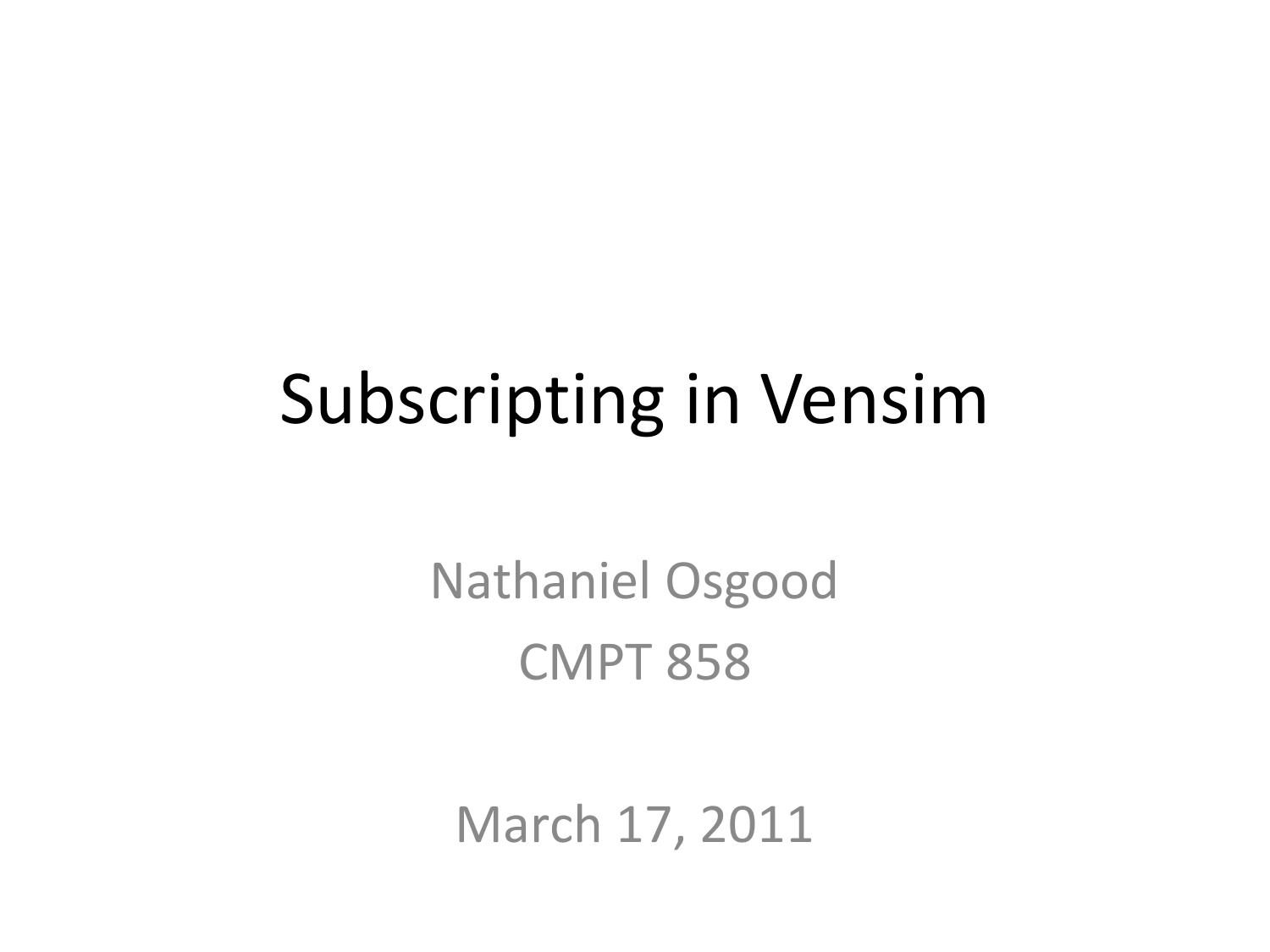## Notable Features of the Aggregate Model

- We "count" individuals separately due to differences "properties" that include both
	- Evolving States & Static characteristics
- Changes to a given piece of state (e.g. income) captured by flows from stock group representing old value to group representing new value
	- A given individual will flow down 1 flow, depending on other characteristics
- Individual properties captured in discrete fashion
- Maintenance of (discrete) history information (e.g. exposure) is secured via disaggregation
- # of stocks rises geometrically with # dimensions of heterogeneity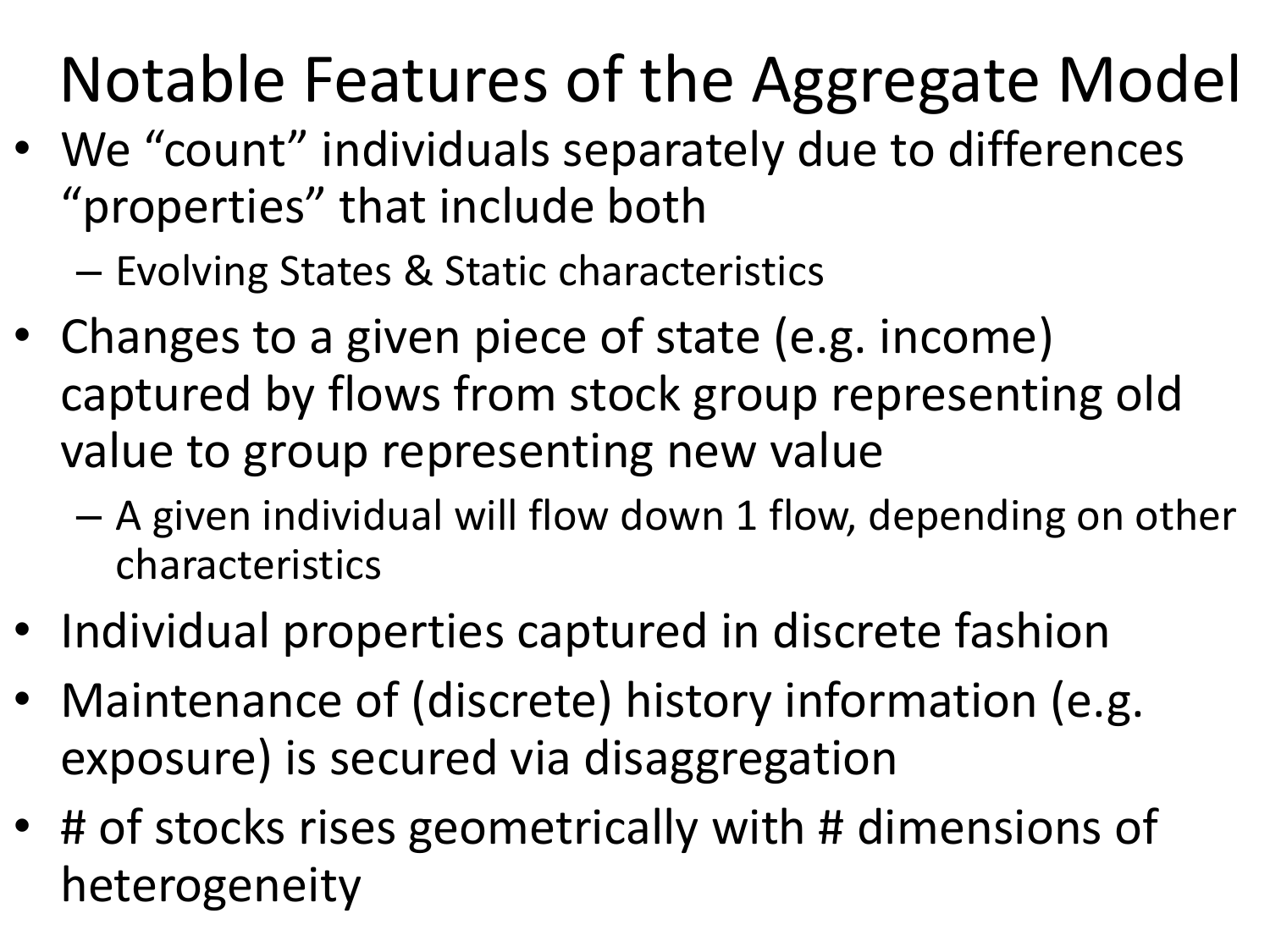

#### *Income Levels*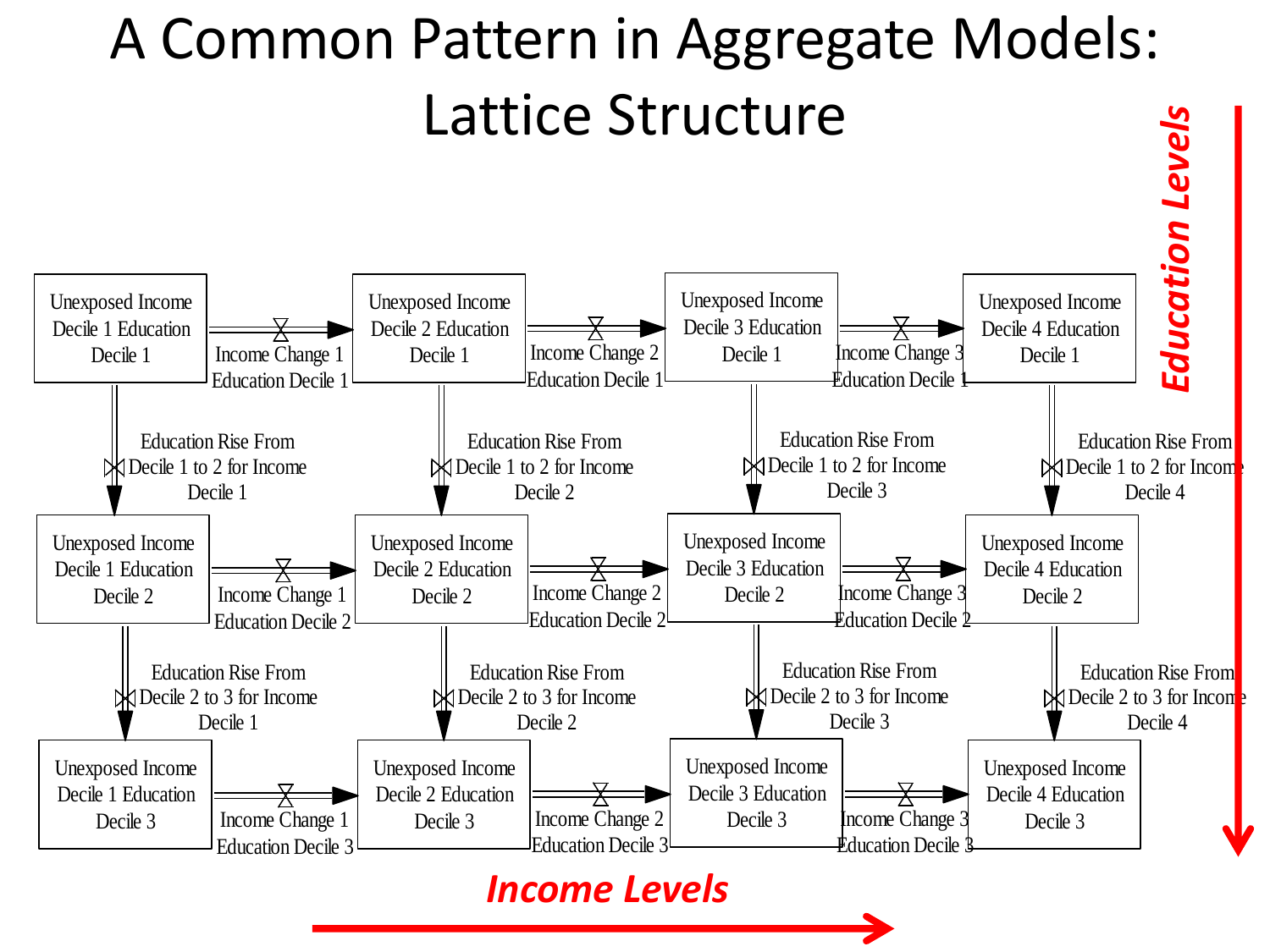### Lattice Structure

- We distinguish individuals according to 2 or more attributes by which we categorize the population
- We have (full or mostly) "parallel structure" for these categorizations e.g.
	- no matter in what income decile we are located
		- we can progress in education
		- Except in "boundaries", we can gain or lose income
	- No matter in what age category we are located, we can progress through a similar set of stages of infection
	- No matter in what sex category we are located, we can age, die, etc.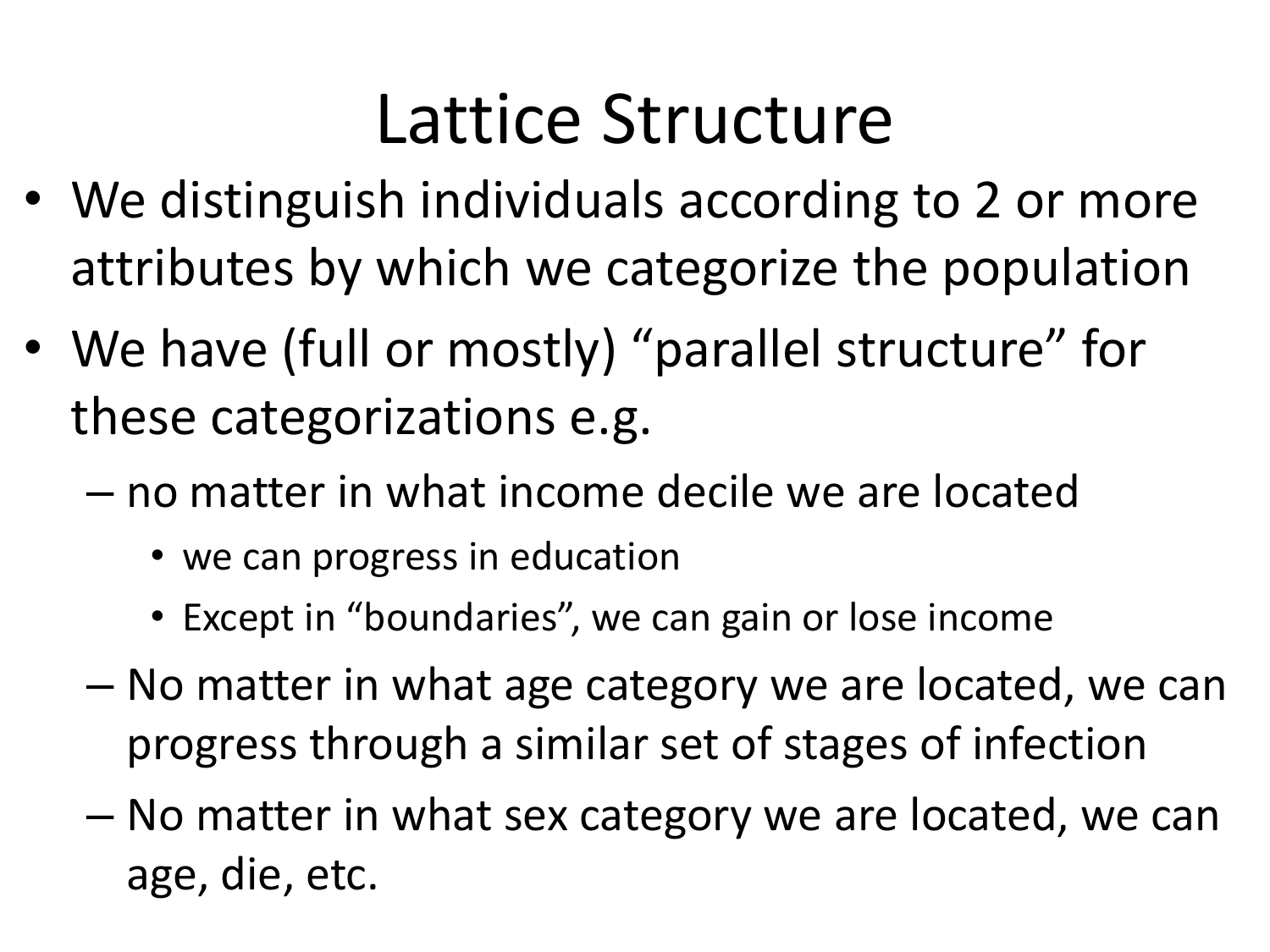#### A Means to Simplification: Subscripting

- We can simplify "lattice structure" by "subscripting" the structure by (discrete) properties
- This structure is then replicated for every subscript combination
- We can perform operations to create aggregate totals from this disaggregated data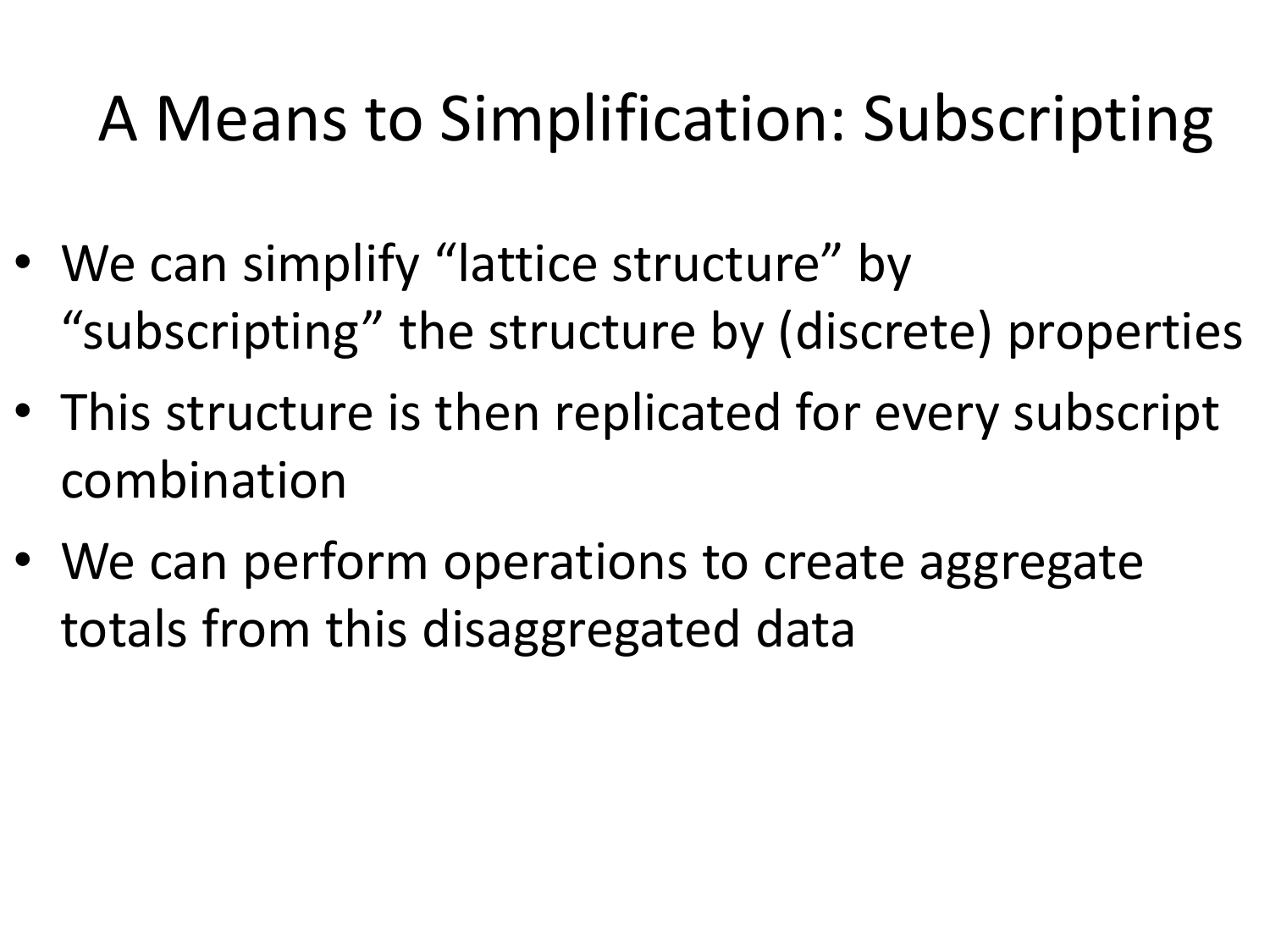# $\ensuremath{\mathsf{Vensim}: \mathsf{Stratified}\: \mathsf{Demographic\;Model\;}\mathsf{V}\text{-}\mathsf{Mod}}\mathsf{V}\text{-}\mathsf{Mod}\mathsf{V}\text{-}\mathsf{Mod}\mathsf{V}\text{-}\mathsf{Mod}\mathsf{V}\text{-}\mathsf{Mod}\mathsf{V}\text{-}\mathsf{Mod}\mathsf{S}}\mathsf{Specific Fectiulity\;Rate of for Ethnicity [AgeGroups], EtbnicGroups}] }$

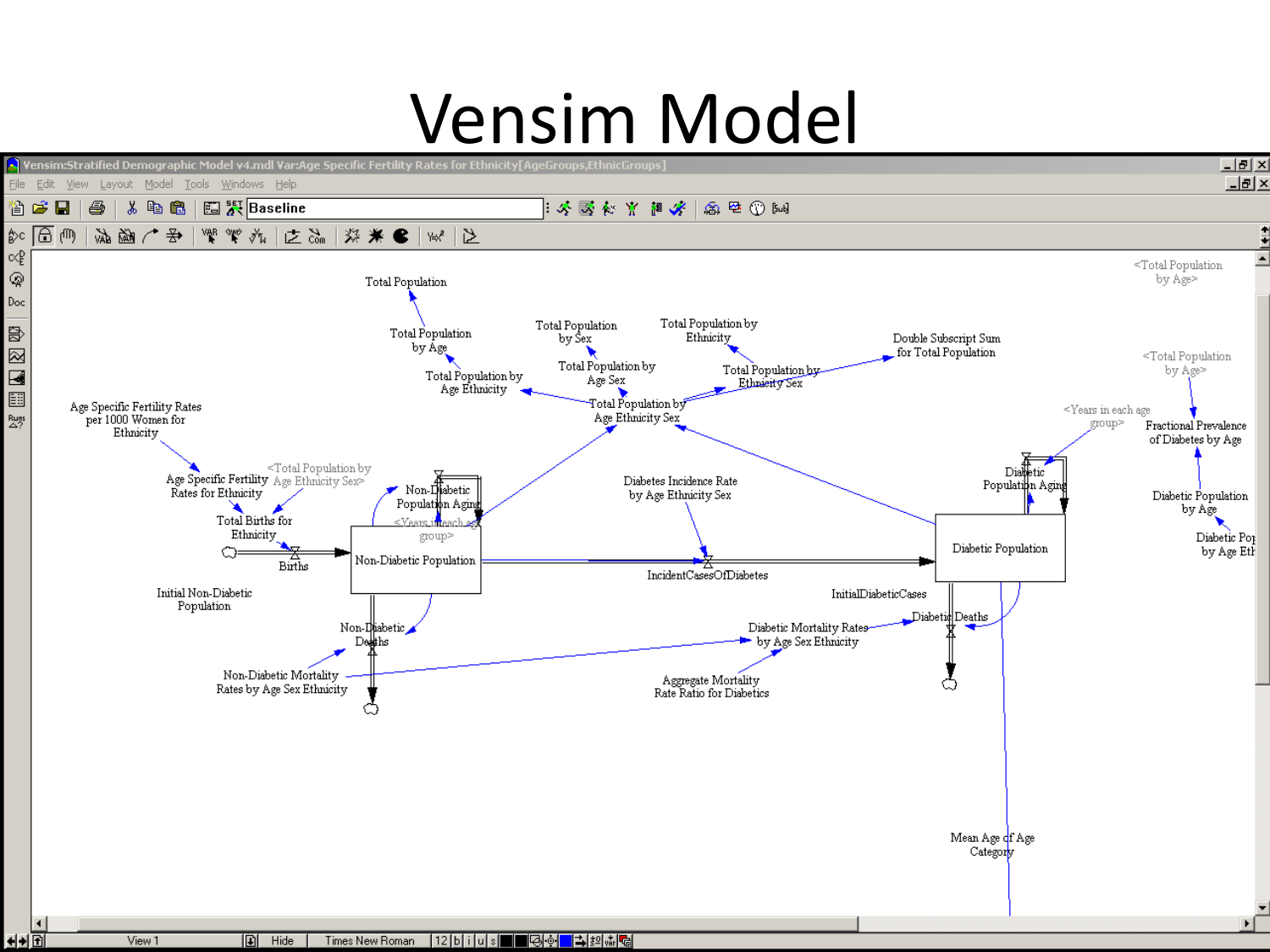#### Subscripts

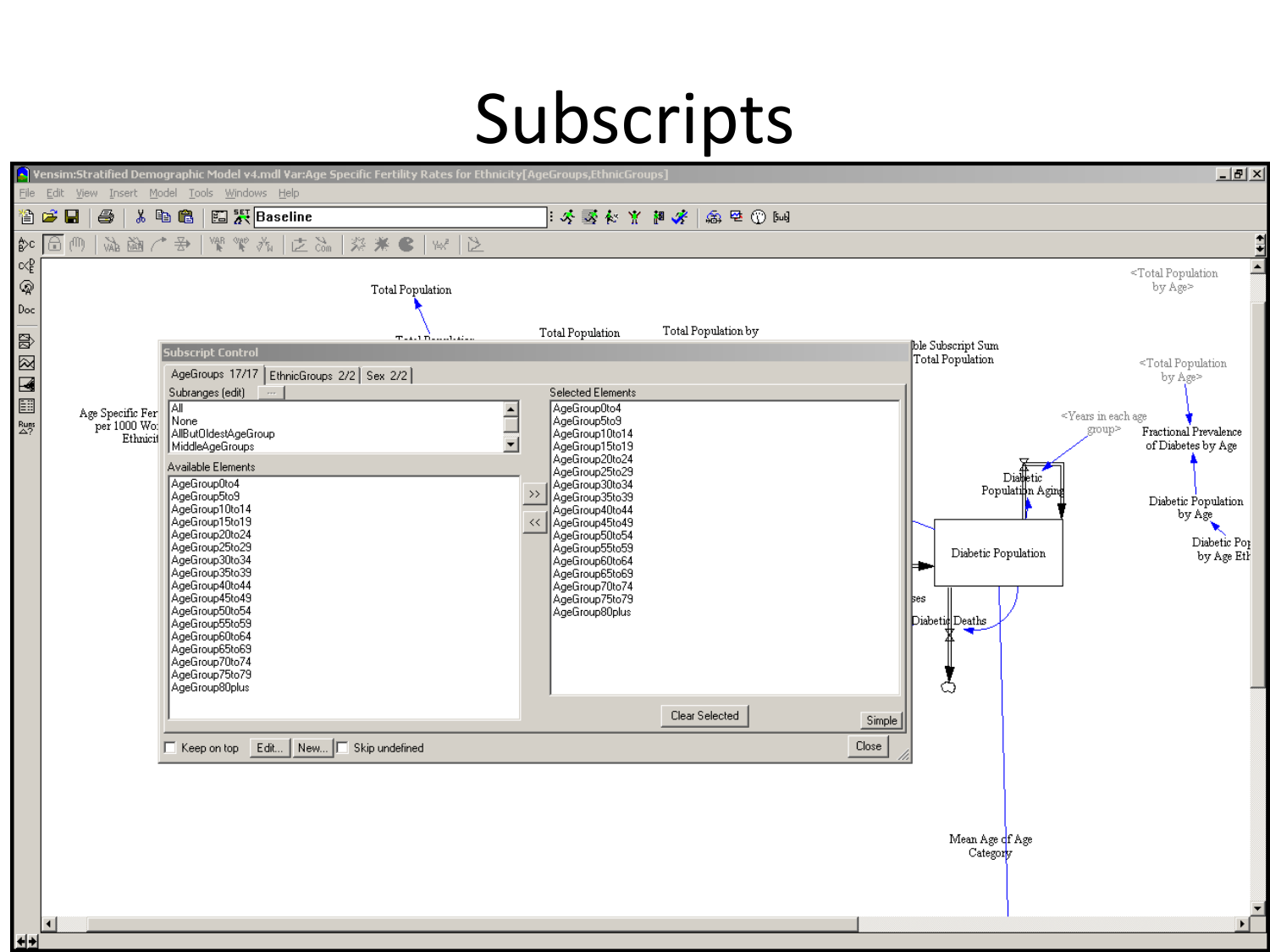## Example Subscripted Stock

|                                                                                                                                                                                                                                                                                                                          | Editing equation for - Non-Diabetic Population (1/3)                                                                                                                                                                                                                                                                                  |  |  |  |  |  |
|--------------------------------------------------------------------------------------------------------------------------------------------------------------------------------------------------------------------------------------------------------------------------------------------------------------------------|---------------------------------------------------------------------------------------------------------------------------------------------------------------------------------------------------------------------------------------------------------------------------------------------------------------------------------------|--|--|--|--|--|
|                                                                                                                                                                                                                                                                                                                          | Del<br>["Non-Diabetic Population"[AgeGroup0to4,EthnicGroups,Sex]                                                                                                                                                                                                                                                                      |  |  |  |  |  |
| Births[EthnicGroups,Sex]-IncidentCasesOfDiabetes[AgeGroup0to4,EthnicGroups,Sex] - "Non-<br>Diabetic Deaths"[AgeGroup0to4,EthnicGroups,Sex] -<br>INTEG <sub>I</sub><br>"Non-Diabetic Population Aging"[AgeGroup0to4,EthnicGroups]<br>"Initial Non-Diabetic Population"[AgeGroup0to4,EthnicGroups,Sex]<br>Initial<br>Value |                                                                                                                                                                                                                                                                                                                                       |  |  |  |  |  |
| Type<br>∣Level<br>Normal<br>Units:                                                                                                                                                                                                                                                                                       | Undo<br>Variables<br>Subscripts  <br>8<br>9<br>Functions  <br>More:<br>${f}([0])$<br>6<br>5<br>4<br>Choose Variable<br>Inputs<br>$\blacksquare$<br>3<br>Non-Diabetic Population<br><b>Births</b><br>Supplementary<br>IncidentCasesOfDiabetes<br><b>Help</b><br>Non-Diabetic Deaths<br>Non-Diabetic Population Aging<br>$\blacksquare$ |  |  |  |  |  |
| Com-<br>ment:<br>Group:                                                                                                                                                                                                                                                                                                  | Stratified del ▼<br>Go To:<br>Hilite <sup>[1]</sup><br>Sel<br><b>Prev</b><br>Next  <br><b>New</b><br>Range:                                                                                                                                                                                                                           |  |  |  |  |  |
| Errors:                                                                                                                                                                                                                                                                                                                  | Equation OK                                                                                                                                                                                                                                                                                                                           |  |  |  |  |  |
| ОK                                                                                                                                                                                                                                                                                                                       | <b>Check Model</b><br>Delete Variable<br><b>Check Syntax</b><br>Cancel                                                                                                                                                                                                                                                                |  |  |  |  |  |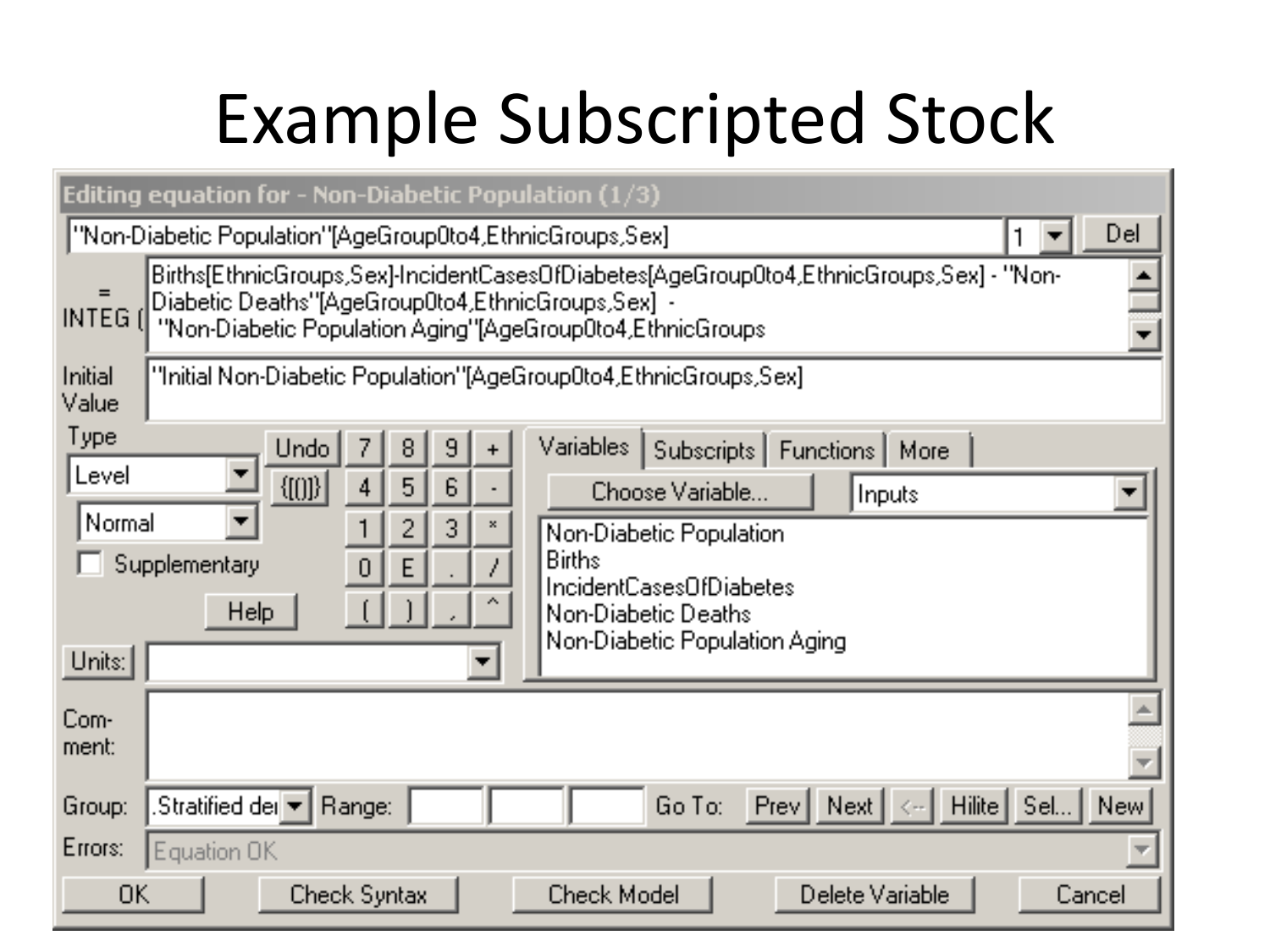## Reading a Subscripted Equation

- Suggestion: Read as follows "variable Total Population for a specific age group (member of AgeGroups), ethnic group (member of EthnicGroups) and sex (member of Sex) is just the
- sum of the non-
- diabetic population for
- that same age, ethnic
- & sex group and of the
- diabetic population for
- that same age, ethnic
- & sex group

| Editing equation for - Total Population by Age Ethnicity Sex                                                                                                                                                                                                                                                                |
|-----------------------------------------------------------------------------------------------------------------------------------------------------------------------------------------------------------------------------------------------------------------------------------------------------------------------------|
| Add Eq<br>Total Population by Age Ethnicity Sex[AgeGroups,EthnicGroups,Sex]                                                                                                                                                                                                                                                 |
| "Non-Diabetic Population"[AgeGroups,EthnicGroups,Sex]+Diabetic Population.<br>[AgeGroups,EthnicGroups,Sex]<br>$=$                                                                                                                                                                                                           |
| Type<br>Functions<br>Undo<br>Variables Subscripts<br>More<br>8<br>9<br>Auxiliary<br>${10}$<br>5<br>6<br>:HOLD_BACKWARD:<br><b>Show Class</b><br>:IMPLIES:<br>Normal<br>3<br>$\mathbf{x}$<br>2<br>Αll<br>:INTERPOLATE:<br>Supplementary<br>E<br>:LOOK FORWARD:<br>:NA:<br>Add Sel<br>Help<br>:RAW:<br>:TEST INPUT:<br>Units: |
| Com-<br>ment:<br>Hilite   Sel   New<br>Stratified der $\blacktriangledown$<br>$Prev$ Next $ \ll 1$<br>Go To:<br>Range:<br>Group:                                                                                                                                                                                            |
| Errors:<br>Equation OK<br>OK<br><b>Check Model</b><br>Delete Variable<br>Check Syntax<br>Cancel                                                                                                                                                                                                                             |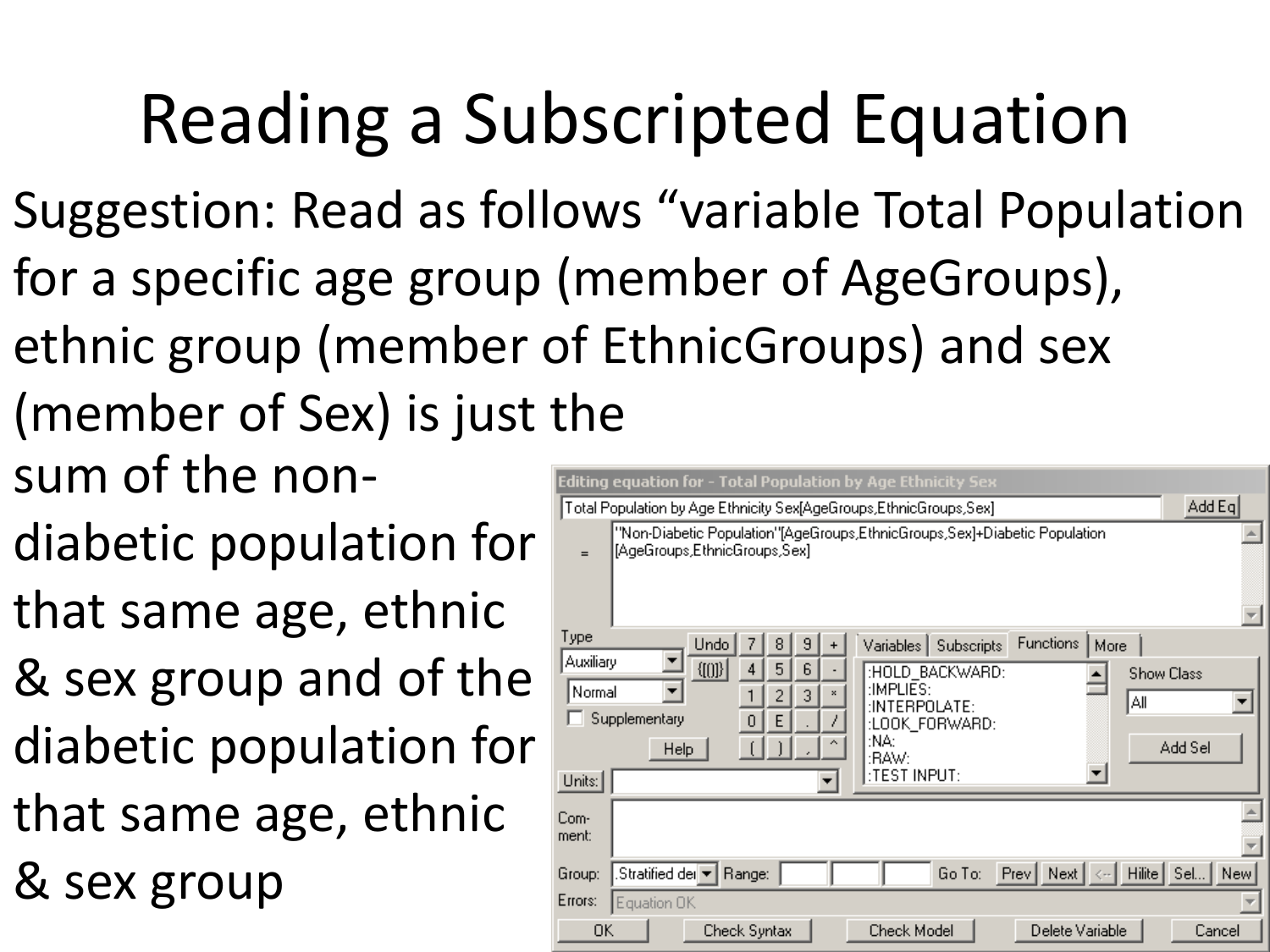## Antipattern: Unaided Aggregation

| Editing equation for - Diabetic Population by Age Sex |               |             |                                                                                                     |        |                  |                     |  |                                           |            |        |                                        |                 |        |                                                                                                                                                                               |
|-------------------------------------------------------|---------------|-------------|-----------------------------------------------------------------------------------------------------|--------|------------------|---------------------|--|-------------------------------------------|------------|--------|----------------------------------------|-----------------|--------|-------------------------------------------------------------------------------------------------------------------------------------------------------------------------------|
| Diabetic Population by Age Sex[AgeGroups,Sex]         |               |             |                                                                                                     |        |                  |                     |  |                                           |            |        |                                        |                 |        | Add Eq                                                                                                                                                                        |
|                                                       |               |             | Diabetic Population[AgeGroups,EthnicGroup1,Sex]+Diabetic Population<br>[AgeGroups,EthnicGroup2,Sex] |        |                  |                     |  |                                           |            |        |                                        |                 |        |                                                                                                                                                                               |
| Type<br>Auxiliary<br>Normal                           | Supplementary | <b>Help</b> | Undo<br>$\{[\![0]\!] \}$                                                                            | 4<br>0 | 8<br>5<br>2<br>E | $\overline{6}$<br>3 |  | Variables<br>EthnicGroup1<br>EthnicGroup2 | Subscripts |        | Functions  <br>EthnicGroups - elements | More            |        |                                                                                                                                                                               |
| Units:                                                |               |             |                                                                                                     |        |                  |                     |  |                                           |            |        |                                        |                 |        |                                                                                                                                                                               |
| Com-<br>ment:                                         |               |             |                                                                                                     |        |                  |                     |  |                                           |            |        |                                        |                 |        | Problem: We are "Hard coding" knowledge of our divisions of the population here.<br>This is fragile: If we change that division later, we'll have to remember to change this. |
| Group:                                                |               |             | .Stratified der $\blacktriangledown$   Range:                                                       |        |                  |                     |  |                                           | Go To:     | $Prev$ | Next                                   |                 | Hilite | Sel<br>New.                                                                                                                                                                   |
| Errors:                                               |               |             | <b>Equation Modified</b>                                                                            |        |                  |                     |  |                                           |            |        |                                        |                 |        |                                                                                                                                                                               |
| OΚ                                                    |               |             | Check Syntax                                                                                        |        |                  |                     |  | <b>Check Model</b>                        |            |        |                                        | Delete Variable |        | Cancel                                                                                                                                                                        |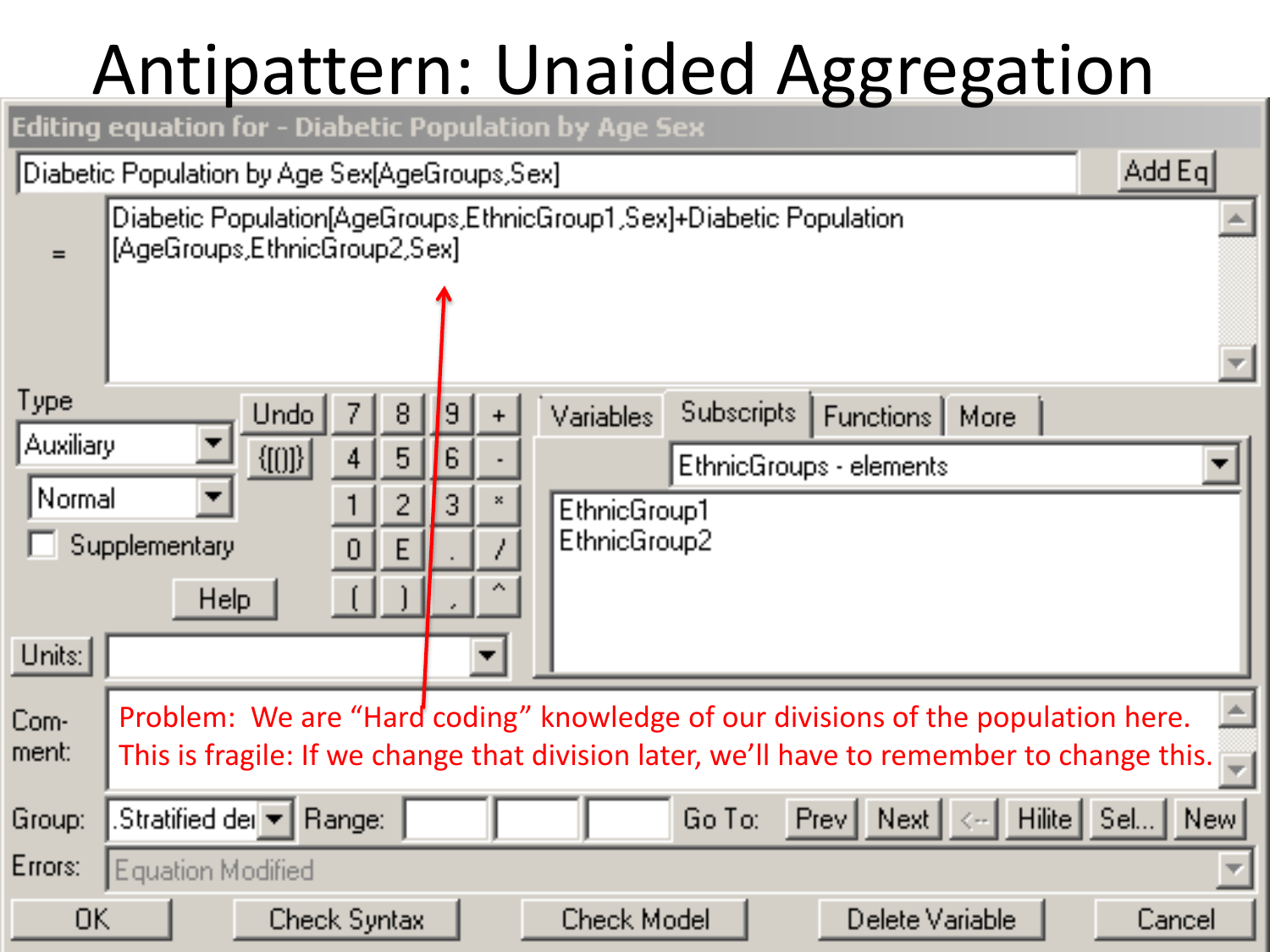#### Vector Sum

| Editing equation for - Diabetic Population by Age Sex                                                                                                                                        |             |
|----------------------------------------------------------------------------------------------------------------------------------------------------------------------------------------------|-------------|
| [Diabetic Population by Age Sex[AgeGroups,Sex]]                                                                                                                                              | Add Eq      |
| SUM(Diabetic Population[AgeGroups,EthnicGroups!,Sex])<br>$=$                                                                                                                                 |             |
| Type<br>Subscripts<br><b>Undo</b><br>9<br>7<br>Variables<br>Functions<br>8<br>More                                                                                                           |             |
| Auxiliary<br>$\{[[0]\}]$<br>6<br>5<br>4<br>Range                                                                                                                                             | ▼           |
| Normal<br>$\blacksquare$<br>3<br>2<br><b>AgeGroups</b><br>AllButOldestAgeGroup<br>Supplementary<br>$\overline{0}$<br>E<br><b>EthnicGroups</b><br>Help<br>MiddleAgeGroups<br>PreviousAgeGroup |             |
| Units:<br>Sex                                                                                                                                                                                |             |
| Com-<br>ment:                                                                                                                                                                                |             |
| .Stratified der $\llbracket \blacktriangledown \rrbracket$<br>Hilite<br>Prev  <br>Next<br>Range:<br>Go To:<br>Group:<br>$\zeta-$                                                             | Sel<br>New: |
| Errors:<br>Equation OK                                                                                                                                                                       |             |
| 0K<br><b>Check Model</b><br>Delete Variable<br><b>Check Syntax</b>                                                                                                                           | Cancel      |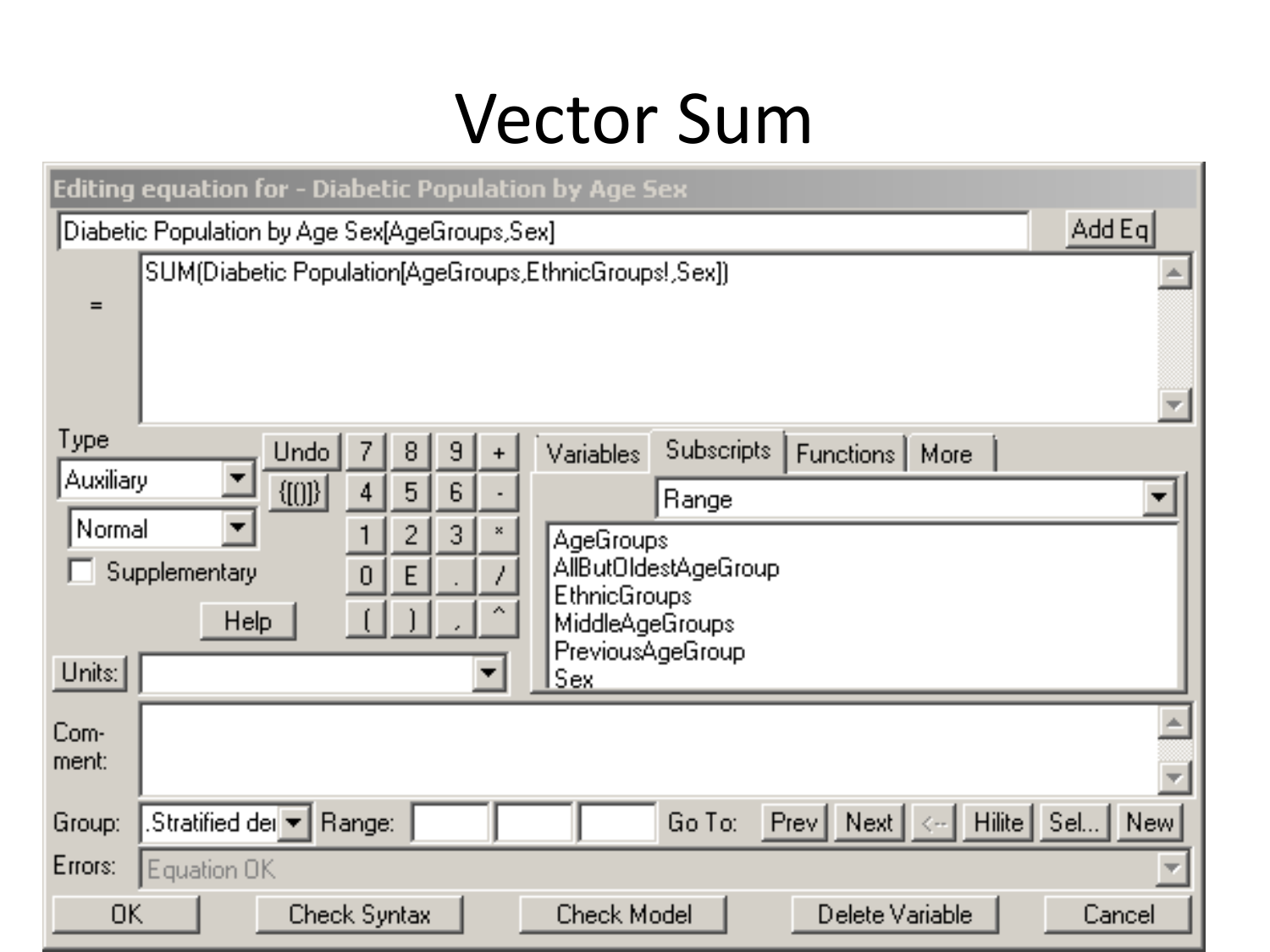## A Larger Vector Sum

| <b>Editing equation for - Diabetic Population by Ethnicity Sex</b>                                                                                                                                                                                                                                                 |                         |  |  |  |  |  |
|--------------------------------------------------------------------------------------------------------------------------------------------------------------------------------------------------------------------------------------------------------------------------------------------------------------------|-------------------------|--|--|--|--|--|
| Add Eq $\vert$<br>Diabetic Population by Ethnicity Sex[EthnicGroups,Sex].                                                                                                                                                                                                                                          |                         |  |  |  |  |  |
| [SUM[Diabetic Population[AgeGroups!,EthnicGroups,Sex]]<br>$=$                                                                                                                                                                                                                                                      |                         |  |  |  |  |  |
| Type<br>Variables<br><b>Undo</b><br>Subscripts<br>8<br>9<br>Functions   More<br>7<br>Auxiliary<br>${[0]}$<br>$\overline{6}$<br>5<br>4<br>Choose Variable<br>Inputs<br>Normal<br>$\blacktriangledown$<br>3<br>2<br>$\mathcal{N}$<br><b>Diabetic Population</b><br>Supplementary<br>E<br>0<br>$\sim$ $\sim$<br>Help. |                         |  |  |  |  |  |
| Units:<br>$\blacksquare$                                                                                                                                                                                                                                                                                           |                         |  |  |  |  |  |
| Com-<br>ment:                                                                                                                                                                                                                                                                                                      |                         |  |  |  |  |  |
| Go To:<br>Hilite<br>.Stratified der $ \star $<br>Prev<br>Next<br>Range:<br>Group:<br>$\zeta$ - -                                                                                                                                                                                                                   | Sel<br>New <sup>1</sup> |  |  |  |  |  |
| Errors:<br>Equation OK                                                                                                                                                                                                                                                                                             |                         |  |  |  |  |  |
| <b>Check Model</b><br>Delete Variable<br>0K<br><b>Check Syntax</b>                                                                                                                                                                                                                                                 | Cancel                  |  |  |  |  |  |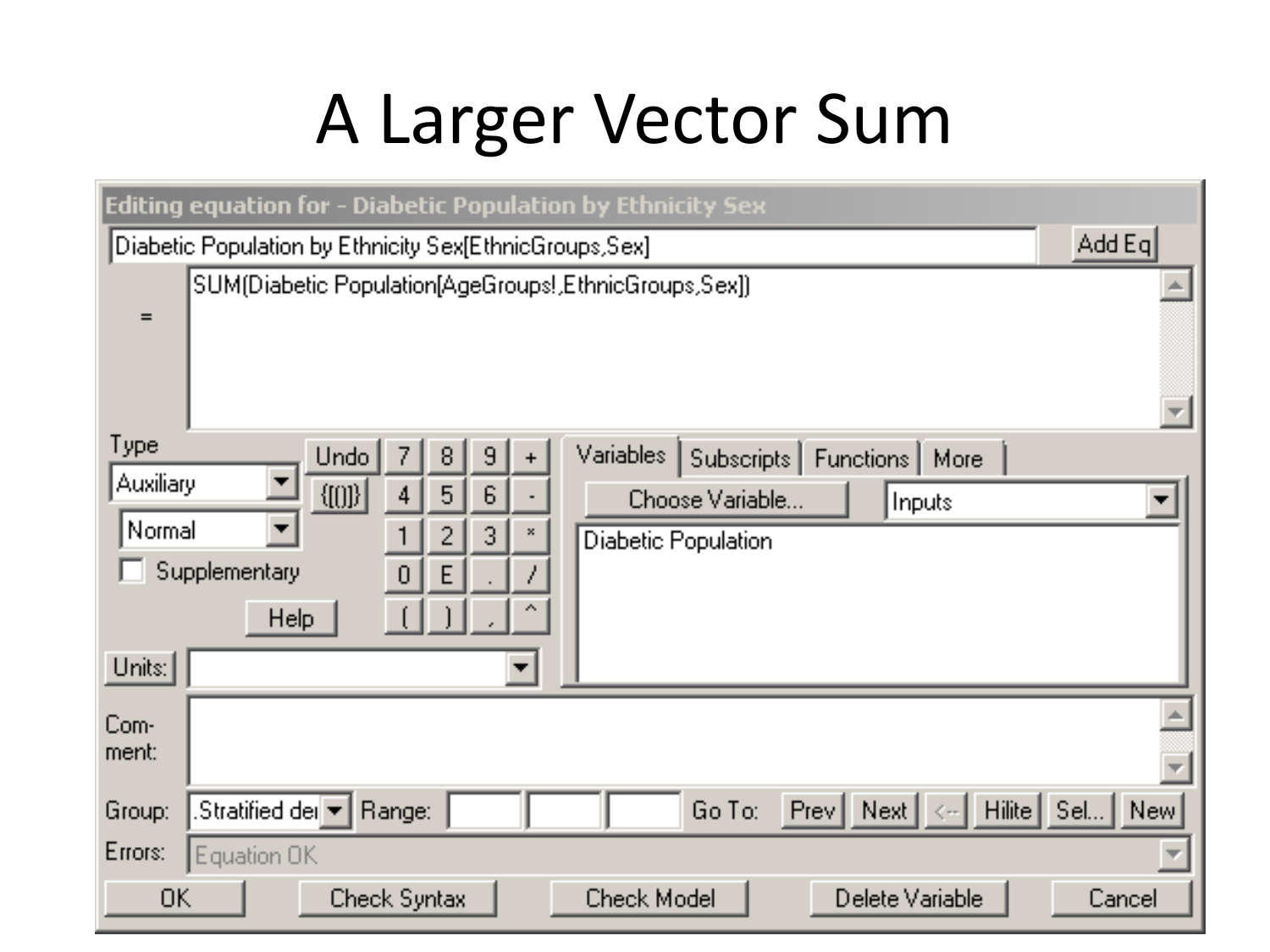## Some Vector Operators in Vensim

- SUM
- VMAX
- VMIN
- Related
	- ELMCOUNT (gives count)
	- VECTOR ELM MAP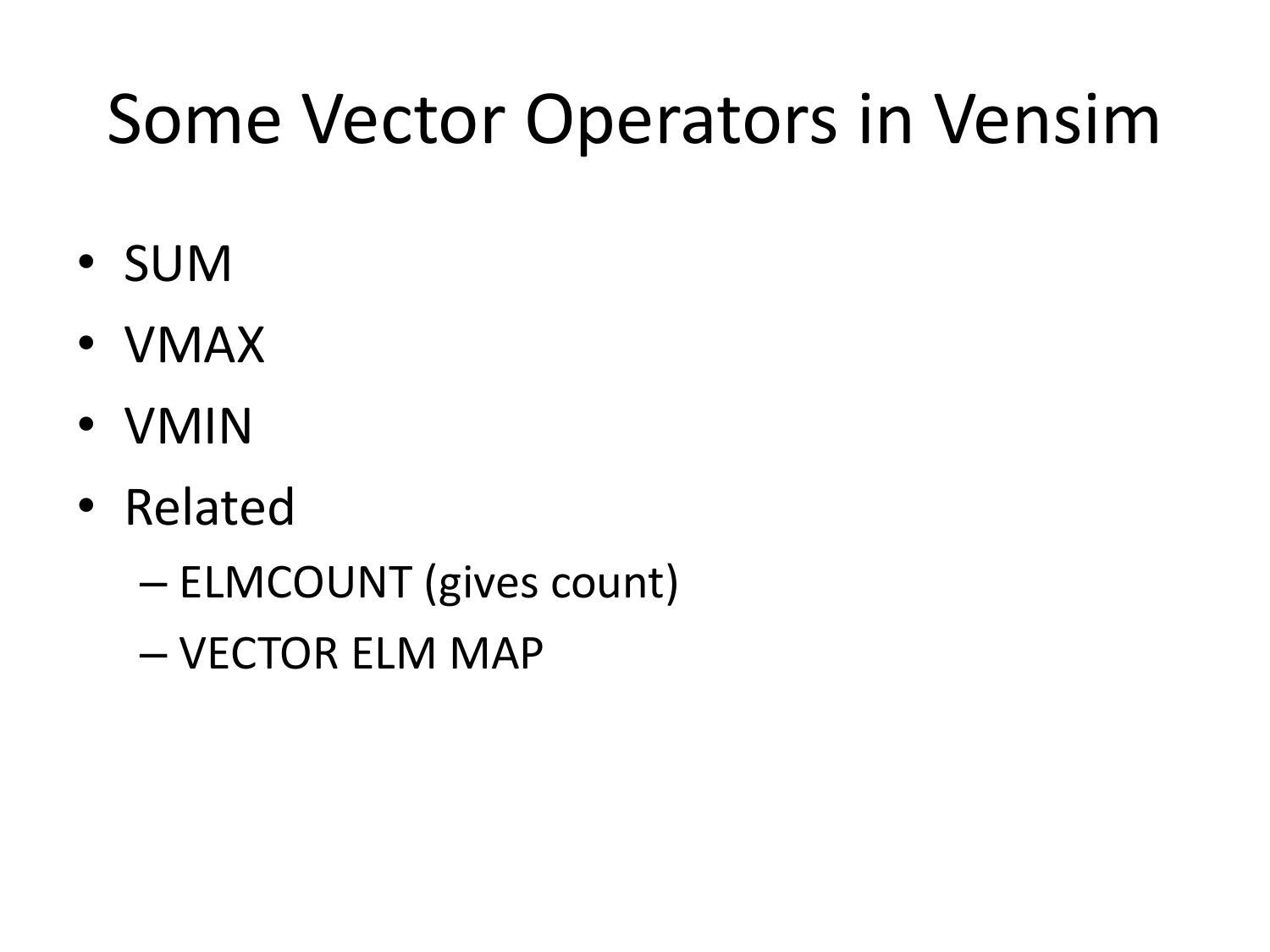## Entering Constant Data

- Vensim Provides some conveniences for entering subscripted constant data
- Example (single subscript)

| Editing equation for - Years in each age group                                                                                                                                                                                                                                                                         |  |  |  |  |  |  |  |
|------------------------------------------------------------------------------------------------------------------------------------------------------------------------------------------------------------------------------------------------------------------------------------------------------------------------|--|--|--|--|--|--|--|
| Add Eq<br>Years in each age group[AgeGroups]                                                                                                                                                                                                                                                                           |  |  |  |  |  |  |  |
| 5,5,5,5,5,5,5,5,5,5,5,5,5,15<br>$=$                                                                                                                                                                                                                                                                                    |  |  |  |  |  |  |  |
| Type<br><b>Functions</b><br>Undo<br>Variables Subscripts<br>More<br>8<br>9<br>Constant<br>${10}$<br>6<br>5<br>:HOLD_BACKWARD:<br><b>Show Class</b><br>:IMPLIES:<br>Normal<br>3<br>2<br>×<br>Αll<br>:INTERPOLATE:<br>Supplementary<br>E<br>:LOOK_FORWARD:<br>:NA:<br>Add Sel<br>Help<br>:RAW:<br>:TEST INPUT:<br>Units: |  |  |  |  |  |  |  |
| all age groups are 5 years interval<br>Com-<br>ment:                                                                                                                                                                                                                                                                   |  |  |  |  |  |  |  |
| Prev   Next   <-   Hilite   Sel   New<br>Stratified dei ▼ Range:<br>Go To:<br>Group:                                                                                                                                                                                                                                   |  |  |  |  |  |  |  |
| Errors:<br>Equation Modified                                                                                                                                                                                                                                                                                           |  |  |  |  |  |  |  |
| 0K<br><b>Check Model</b><br>Delete Variable<br>Check Syntax<br>Cancel                                                                                                                                                                                                                                                  |  |  |  |  |  |  |  |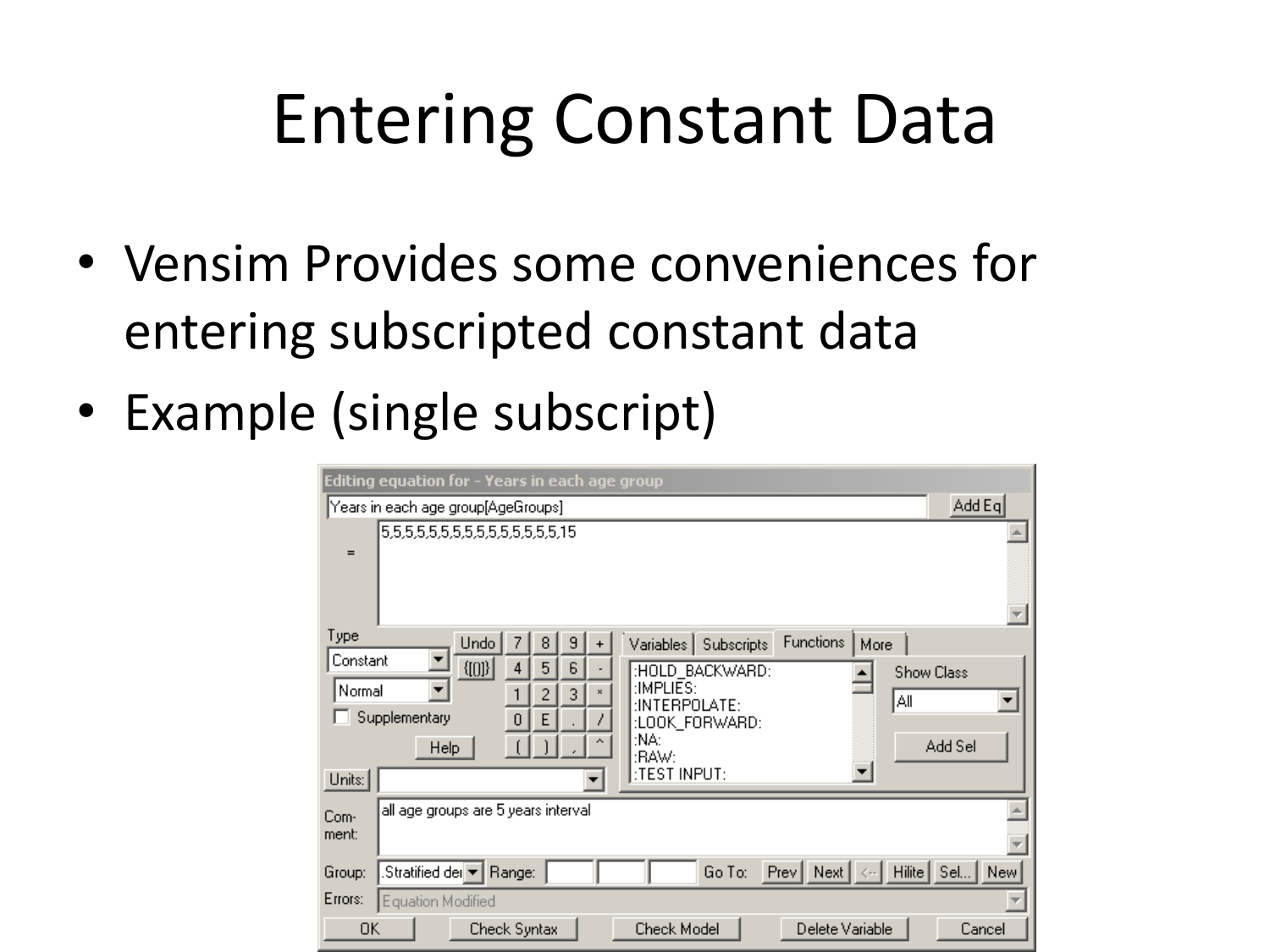### A Second way to Enter Constant Subscripted Data

|             |                                                                                           |                                                                        |                                                                      | Editing equation for - Non-Diabetic Mortality Rates by Age Sex Ethnicity (1/2)   |                          |                       |  |  |  |  |
|-------------|-------------------------------------------------------------------------------------------|------------------------------------------------------------------------|----------------------------------------------------------------------|----------------------------------------------------------------------------------|--------------------------|-----------------------|--|--|--|--|
|             |                                                                                           |                                                                        |                                                                      | "Non-Diabetic Mortality Rates by Age Sex Ethnicity"[AgeGroups,EthnicGroup1,Sex]- |                          | Del                   |  |  |  |  |
|             | $=TABB$<br>ED AR I<br><b>RAYI</b>                                                         | [0.00818503]<br>0.000701628<br>0.000289526<br>0.000472385<br>0.0014508 | 0.0064269<br>0.000416069<br>0.00028588<br>0.000317644<br>0.000584032 |                                                                                  |                          |                       |  |  |  |  |
| <b>Note</b> | Type:                                                                                     | <b>Undo</b>                                                            | 8,<br>9                                                              | <b>Subscripts</b><br>Variables                                                   | Functions<br>More:       |                       |  |  |  |  |
| "Tabbed     | Constant                                                                                  | ${10}$                                                                 | 5.<br>6                                                              | :HOLD_BACKWARD:<br>:IMPLIES:                                                     |                          | <b>Show Class</b>     |  |  |  |  |
| Array"      | Tabbed Array<br>2<br>3<br>A<br>:INTERPOLATE:                                              |                                                                        |                                                                      |                                                                                  |                          |                       |  |  |  |  |
| selection   | Supplementary<br>E<br>:LOOK FORWARD:<br>NA.<br>$\sim$                                     |                                                                        |                                                                      |                                                                                  |                          |                       |  |  |  |  |
|             |                                                                                           | Help.                                                                  |                                                                      | Add Sel                                                                          |                          |                       |  |  |  |  |
|             | Units:                                                                                    |                                                                        |                                                                      | :TEST INPUT:                                                                     |                          |                       |  |  |  |  |
|             | Here we are entering data for combinations of Age & Sex for a particular<br>Com-<br>ment: |                                                                        |                                                                      |                                                                                  |                          |                       |  |  |  |  |
|             |                                                                                           | Ethnic group                                                           |                                                                      |                                                                                  |                          |                       |  |  |  |  |
|             | Group:                                                                                    | Stratified der $ \mathbf{v} $                                          | Range:                                                               | Go To:                                                                           | $Prev$ Next $\mathbb{R}$ | Hilite<br>Sel<br>New! |  |  |  |  |
|             | Errors:                                                                                   | Equation OK                                                            |                                                                      |                                                                                  |                          |                       |  |  |  |  |
|             | OK.                                                                                       |                                                                        | Check Syntax                                                         | <b>Check Model</b>                                                               | Delete Variable          | Cancel                |  |  |  |  |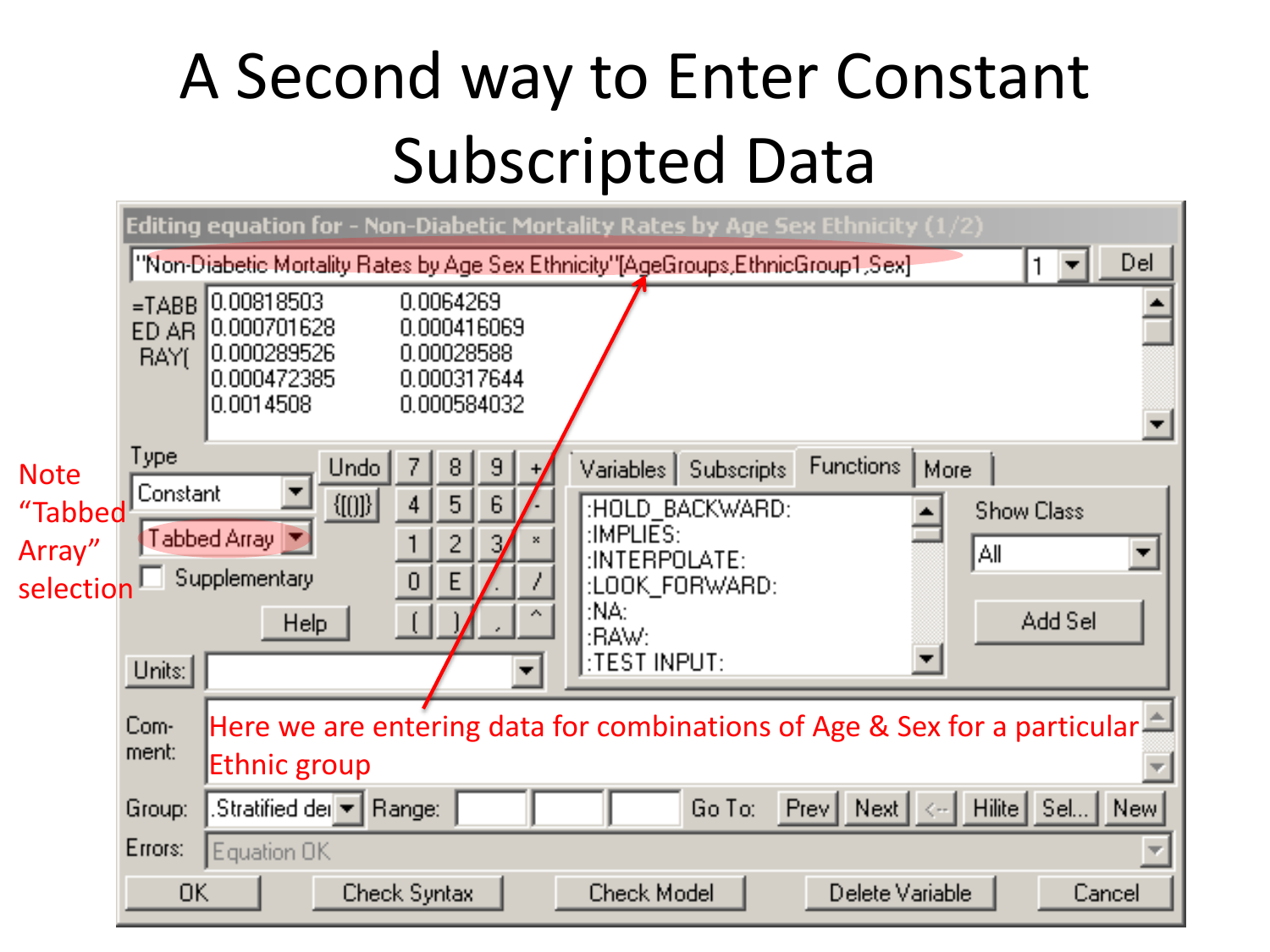#### A Third Way to Enter 2D Subscripted Data

- All in one line
	- Separate data for different values of "inner" subscript by ","
	- Separate data for different values of "outer" subscript by ";"
- Example:

Initial Population[Age,Sex]=223,225,212,193; 240,242,221,201;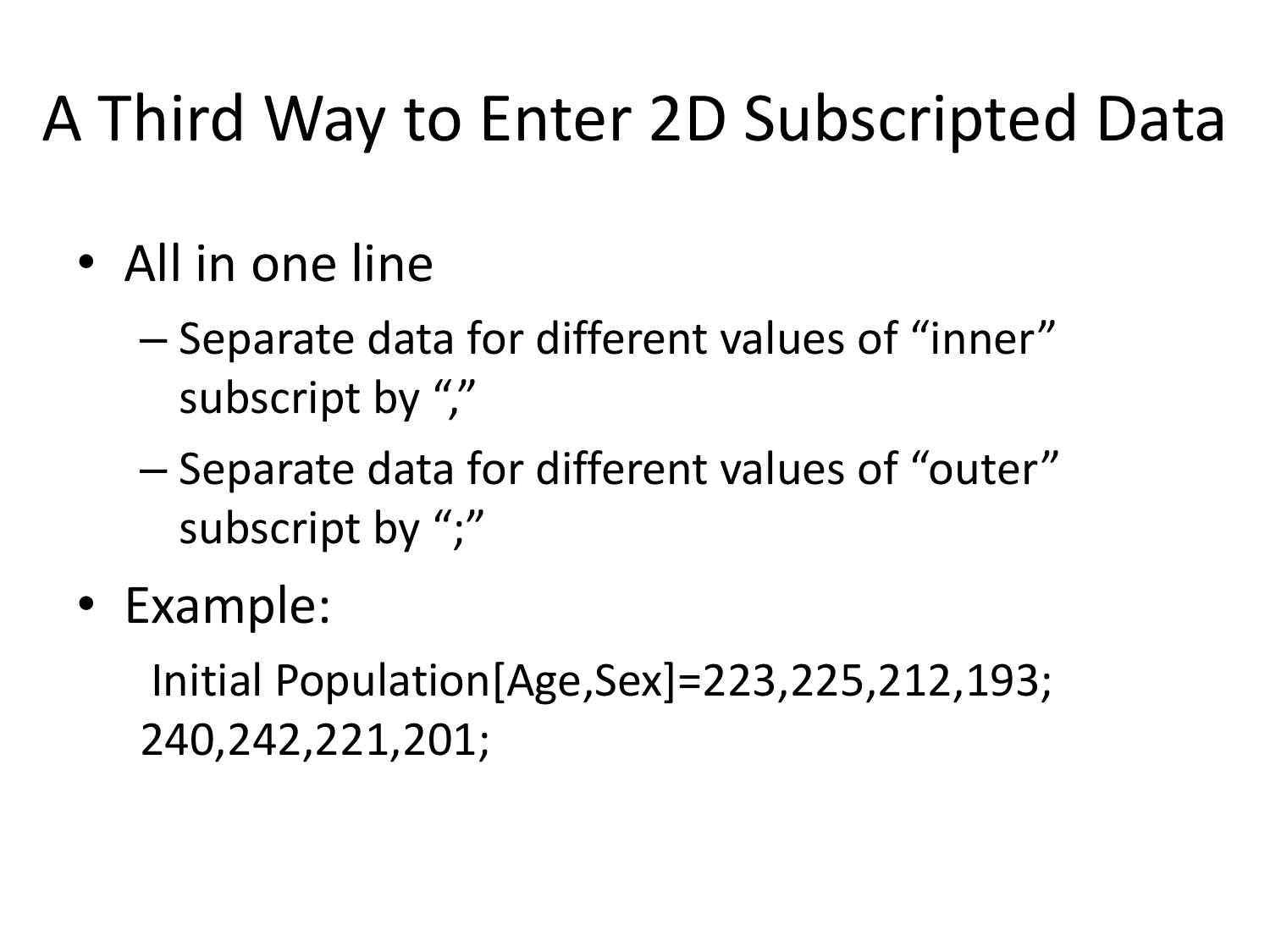Piecewise Definition of Subscripted Equations

- Frequently it is convenient define a subscripted equation in "pieces"
	- Each piece covers a particular set of combinations of subscripts
	- As long as the union of these sets of subscripts covers all that has to be specified, this is fine
- There is a "dropdown" to the right of the equation name that lets you choose which equation to view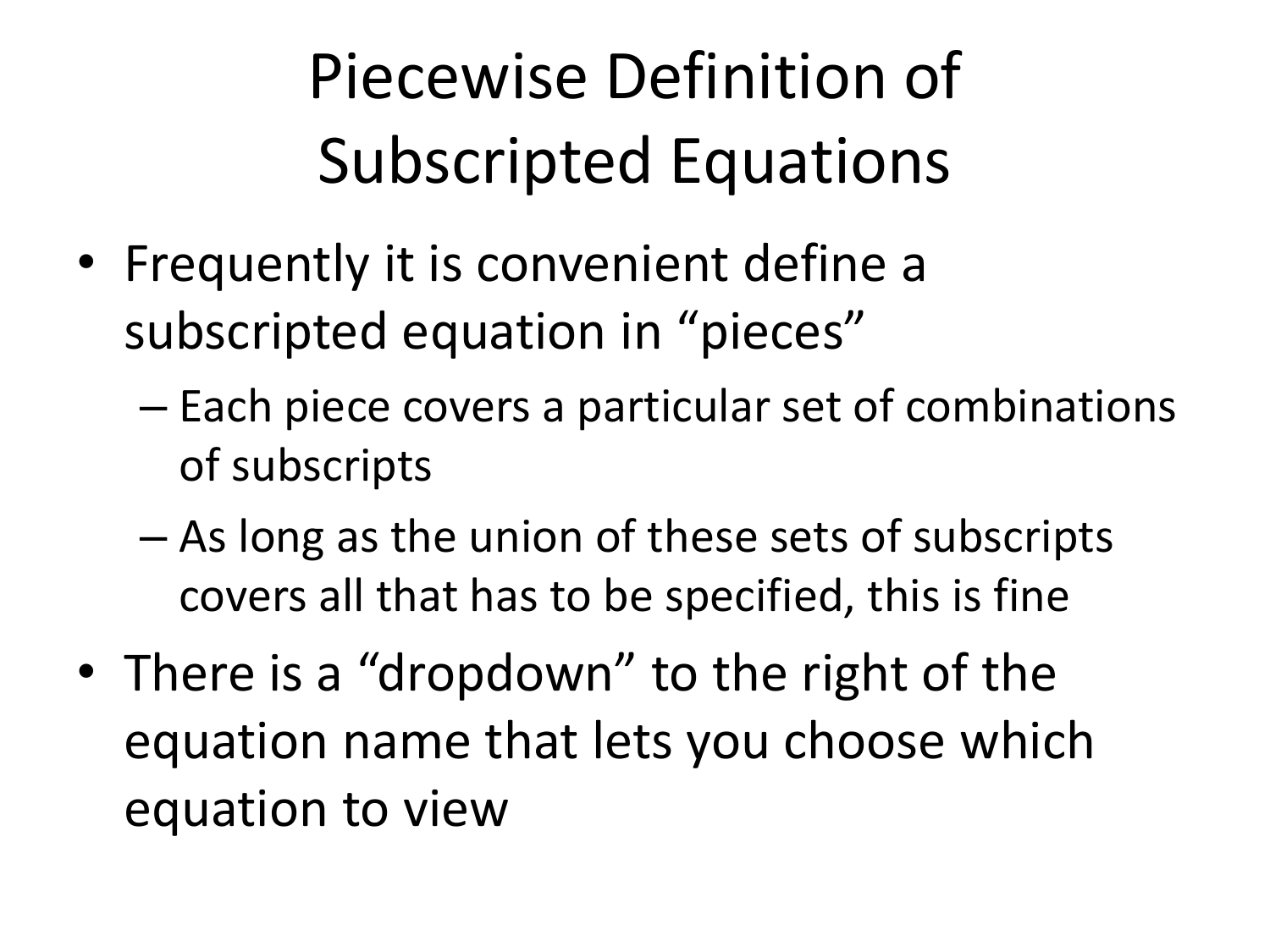### Example 1: Constant Data

| Editing equation for - Initial Non-Diabetic Population $(1/2)$                                                                                                                                                                                                                                                                                               | Equation number to view                                                                                                                                                                                                                                                                                                                                                                                                                                                                                                                                                   |     |
|--------------------------------------------------------------------------------------------------------------------------------------------------------------------------------------------------------------------------------------------------------------------------------------------------------------------------------------------------------------|---------------------------------------------------------------------------------------------------------------------------------------------------------------------------------------------------------------------------------------------------------------------------------------------------------------------------------------------------------------------------------------------------------------------------------------------------------------------------------------------------------------------------------------------------------------------------|-----|
| "Initial Non-Diabetic Population"[AgeGroups,EthnicGroup1,Sex]                                                                                                                                                                                                                                                                                                | $\bigtriangleup$<br>$ 1 \nabla $                                                                                                                                                                                                                                                                                                                                                                                                                                                                                                                                          |     |
| 5653<br>5938<br>$= T AB B$<br>5106<br>ED AR 4823<br>4127<br><b>BAY</b><br>4018<br>3614<br>3657<br>3560<br>3497                                                                                                                                                                                                                                               | ▼                                                                                                                                                                                                                                                                                                                                                                                                                                                                                                                                                                         |     |
| Type<br>Functions   More<br>Undo<br>Variables Subscripts<br>8<br>9<br>$\blacktriangledown$<br>Constant<br>${10}$<br>5<br>6<br>:HOLD_BACKWARD:<br>:IMPLIES:<br>Tabbed Array ▼<br>$\overline{c}$<br>3<br>:INTERPOLATE:<br>Supplementary<br>$\mathbf 0$<br>E<br>:LOOK_FORWARD:<br>:NA:<br>$\lceil$<br>$\overline{\phantom{a}}$<br>Help<br>:RAW:<br>:TEST INPUT: | Show Class<br>∥A⊪<br>$\blacktriangledown$                                                                                                                                                                                                                                                                                                                                                                                                                                                                                                                                 |     |
| Units:<br>▾                                                                                                                                                                                                                                                                                                                                                  | Editing equation for - Initial Non-Diabetic Population (2/2)<br>"Initial Non-Diabetic Population"[AgeGroups,EthnicGroup2,Sex]<br>$2$ $\blacktriangledown$                                                                                                                                                                                                                                                                                                                                                                                                                 | Del |
| Com-<br>ment:<br>Stratified der <a>Range:<br/>Prev   Next  <br/>Go To:<br/>Group:<br/>Equation OK<br/>Errors:<br/>0K<br/>Check Syntax<br/>Check Model<br/>Delete Varia</a>                                                                                                                                                                                   | 5125<br>$=TABB$ 4862<br>4134<br>4012<br>ED AR<br>3572<br>3503<br>RAY(<br>3499<br>3496<br>3314<br>3249<br>Type<br>Variables   Subscripts<br>Functions   More<br>Undo<br>9<br>$\ddot{\phantom{1}}$<br>$\blacktriangledown$<br>Constant<br>$\{100\}$<br>5<br>6<br>4<br>:HOLD_BACKWARD:<br>Show Class<br>:IMPLIES:<br>Tabbed Array ▼<br>$\overline{c}$<br>3<br>$\,$ $\times$<br>$\mathbf{1}$<br>All<br>:INTERPOLATE:<br>Supplementary<br>$\,0\,$<br>E<br>:LOOK_FORWARD:<br>:NA:<br>$\lceil$<br>Add Sel<br>Help<br>:RAW:<br>:TEST INPUT:<br>$\overline{\phantom{0}}$<br>Units: |     |
|                                                                                                                                                                                                                                                                                                                                                              | Com-<br>ment:<br>Stratified der Range:<br>$\begin{bmatrix} \text{Prev} & \text{Next} \end{bmatrix} \leftarrow \begin{bmatrix} \text{Hilite} & \text{Sel} \end{bmatrix}$<br>Go To:<br>Group:<br>Errors:<br>Equation Modified<br><b>OK</b><br>Delete Variable<br>Check Syntax<br>Check Model<br>Cancel                                                                                                                                                                                                                                                                      | New |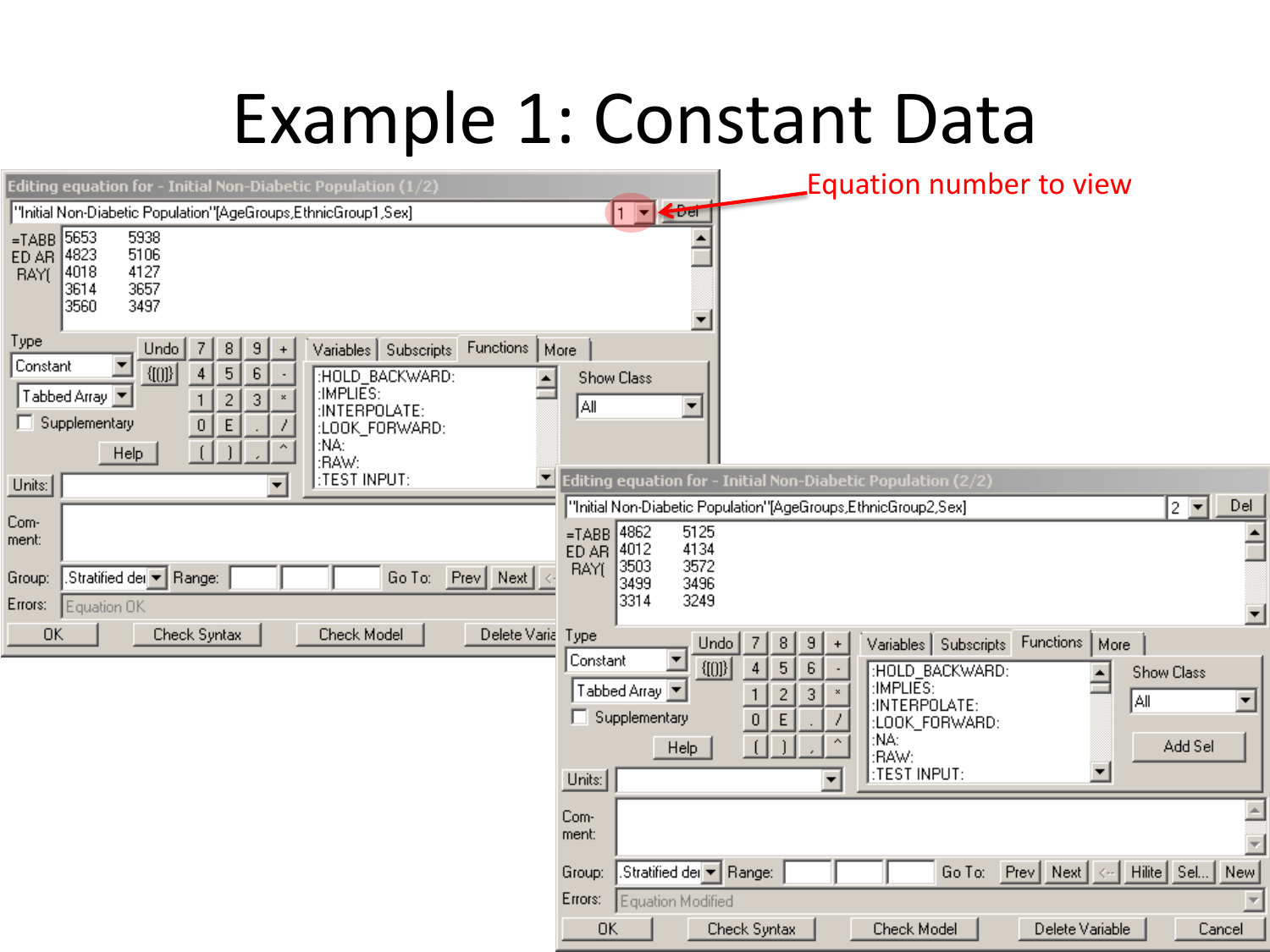## Example 2: Stock Equation Each equation handles a range of ages

| Editing equation for - Non-Diabetic Population (1/3)                                                                                                                                                                                                                                                                      | Here we are dealing with lowest age                                                                                                                                                                                                                                 |
|---------------------------------------------------------------------------------------------------------------------------------------------------------------------------------------------------------------------------------------------------------------------------------------------------------------------------|---------------------------------------------------------------------------------------------------------------------------------------------------------------------------------------------------------------------------------------------------------------------|
| Del<br>Won-Diabetic Population"[AgeGroup0to4,EthnicGroups,Sex]"                                                                                                                                                                                                                                                           |                                                                                                                                                                                                                                                                     |
| [Births[EthnicGroups,Sex]-IncidentCases0fDiabetes[AgeGroup0to4,EthnicGroups,Sex] - "Non-<br>Diabetic Deaths"[AgeGroup0to4,EthnicGroups,Sex]<br>INTEG (<br>"Non-Diabetic Population Aging"[AgeGroup0to4,EthnicGroups                                                                                                       | category => need to deal with births                                                                                                                                                                                                                                |
| "Initial Non-Diabetic Population"[AgeGroup0to4,EthnicGroups,Sex]<br>Initial<br>Value                                                                                                                                                                                                                                      |                                                                                                                                                                                                                                                                     |
| Type<br>Variables Subscripts<br>Functions   More<br>Undo                                                                                                                                                                                                                                                                  |                                                                                                                                                                                                                                                                     |
| Level<br>${10}$<br>5<br>6<br>:HOLD BACKWARD:<br>Show Class                                                                                                                                                                                                                                                                | :diting equation for - Non-Diabetic Population (3/3)<br>"Non-Diabetic Population"[AgeGroup80plus,EthnicGroups,Sex]<br>$3 -$<br>Del                                                                                                                                  |
| :IMPLIES:<br>Normal<br>$\mathbf{x}$<br>2<br>З<br> A∥<br>:INTERPOLATE:<br>Supplementary<br>$\mathbf{0}$<br>E<br>:LOOK_FORWARD:                                                                                                                                                                                             | -IncidentCasesOfDiabetes[AgeGroup80plus,EthnicGroups,Sex]<br>- "Non-Diabetic Deaths"[AgeGroup80plus,EthnicGroups,Sex] + "Non-Diabetic Population Aging"<br>INTEG (AgeGroup75to79,EthnicGroups,Sex)                                                                  |
| :NA:<br>Add Sel<br>Help<br>:RAW:                                                                                                                                                                                                                                                                                          | "Initial Non-Diabetic Population"[AgeGroup80plus,EthnicGroups,Sex]<br>Initial<br>Value                                                                                                                                                                              |
| Editing equation for - Non-Diabetic Population (2/3)                                                                                                                                                                                                                                                                      | Type<br>Variables Subscripts Functions   More<br>Undo                                                                                                                                                                                                               |
| ["Non-Diabetic Population"[MiddleAgeGroups,EthnicGroups,Sex]]<br>Del<br>$2 -$<br>-IncidentCasesOfDiabetes[MiddleAgeGroups,EthnicGroups,Sex-<br>- "Non-Diabetic Deaths"[MiddleAgeGroups,EthnicGroups,Sex] + "Non-Diabetic Population Aging"<br>INTEG (I<br>[PreviousAgeGroup,EthnicGroups,Sex] - ''Non-Diabetic Population | 회<br>Level<br>${f(0)}$<br>5<br>6<br>:HOLD BACKWARD:<br><b>Show Class</b><br>$\blacktriangledown$<br>:IMPLIES:<br>Normal<br>2 <br>3<br>lA⊪<br>:INTERPOLATE:<br>Supplementary<br> 0 <br>$\mathsf E$<br>:LOOK_FORWARD:<br>:NA:<br>$\lceil$<br>Add Sel<br>Help<br>:RAW: |
| "Initial Non-Diabetic Population"[MiddleAgeGroups,EthnicGroups,Sex]<br>Initial<br>Value                                                                                                                                                                                                                                   | :TEST INPUT:<br>Units:<br>Com-                                                                                                                                                                                                                                      |
| Type<br>Variables Subscripts<br>Functions   More<br>Undo<br>Level<br>${10}$<br>5.<br>6<br>:HOLD_BACKWARD:<br><b>Show Class</b><br>:IMPLIES:<br> Normal<br>$\mathbf{x}$<br>2<br>3<br>∥A⊪<br>:INTERPOLATE:<br>Supplementary<br>E                                                                                            | ment:<br>Stratified der M Range:<br>Go To: Prev   Next  <br>Hilite   Sel   New<br>Group:<br>Errors:<br>Equation Modified<br>0K<br>Check Syntax<br>Check Model<br>Delete Variable<br>Cancel                                                                          |
| $\mathbf 0$<br>:LOOK_FORWARD:<br>:NA:<br><b>Help</b><br>:RAW:<br>:TEST INPUT:<br>Units:                                                                                                                                                                                                                                   | Here we are dealing with oldest age<br>category $\Rightarrow$ No aging outflow                                                                                                                                                                                      |
| Here we are dealing with middle age categories<br>Com-<br>ment:<br>$\Rightarrow$ need to deal with aging in and out                                                                                                                                                                                                       |                                                                                                                                                                                                                                                                     |
| Stratified der Mange:<br>Prev   Next   <-   Hilite   Sel   New<br>Go To:<br>Group:                                                                                                                                                                                                                                        |                                                                                                                                                                                                                                                                     |
| Errors:<br>Equation Modified                                                                                                                                                                                                                                                                                              |                                                                                                                                                                                                                                                                     |
| <b>OK</b><br>Check Model<br>Delete Variable<br>Check Syntax<br>Cancel                                                                                                                                                                                                                                                     |                                                                                                                                                                                                                                                                     |